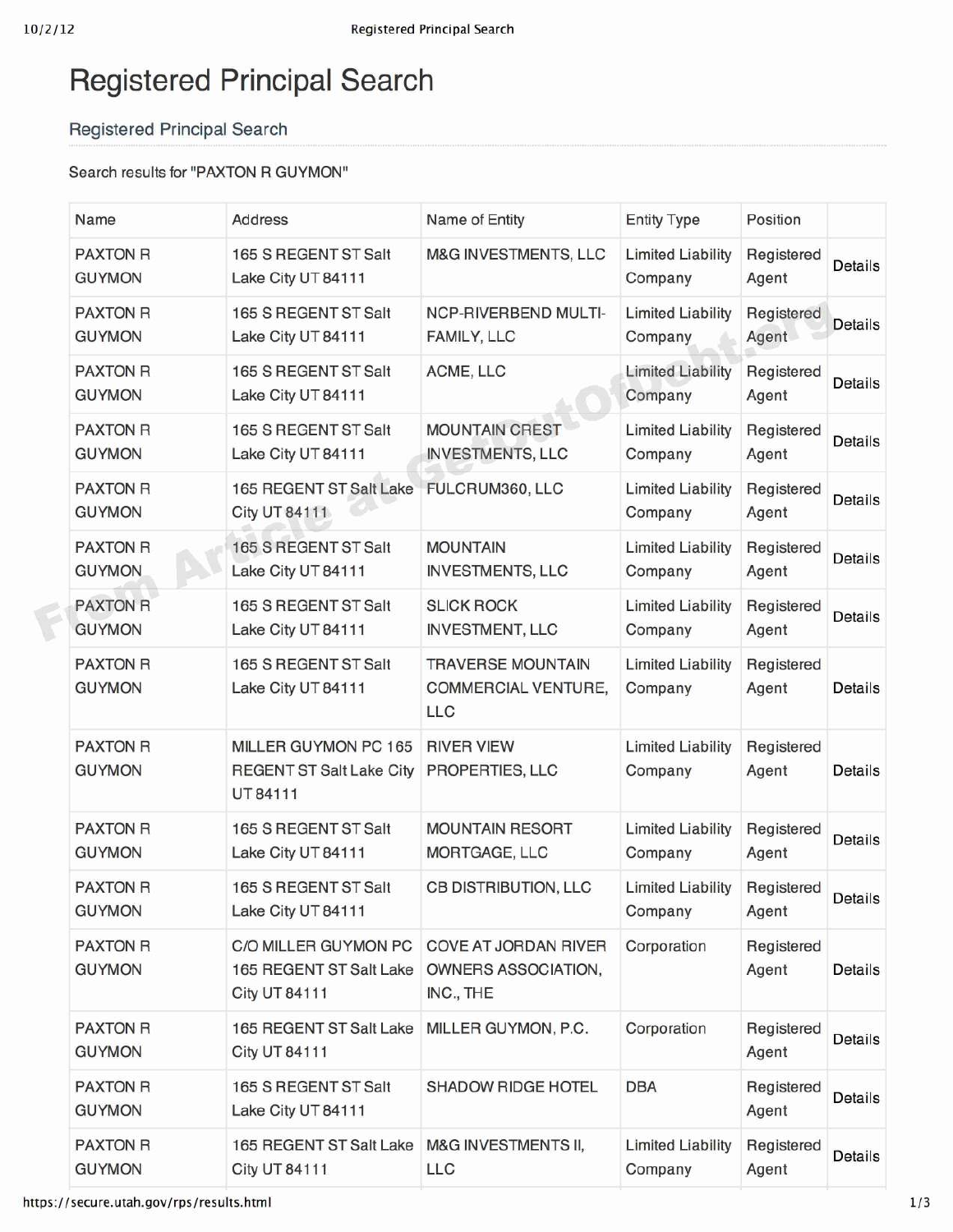¢

## 10/2/12 Registered Principal Search

| <b>PAXTON R</b><br><b>GUYMON</b> | 165 REGENT ST Salt Lake<br><b>City UT 84111</b>               | ELEVAXION, LLC                                  | <b>Limited Liability</b><br>Company | Registered<br>Agent | Details        |
|----------------------------------|---------------------------------------------------------------|-------------------------------------------------|-------------------------------------|---------------------|----------------|
| <b>PAXTON R</b><br><b>GUYMON</b> | 165 S REGENT ST Salt<br>Lake City UT 84111                    | WILMINGTON BUILDING,<br><b>LLC</b>              | <b>Limited Liability</b><br>Company | Registered<br>Agent | Details        |
| <b>PAXTON R</b><br><b>GUYMON</b> | 165 REGENT ST Salt Lake<br><b>City UT 84111</b>               | <b>ELK MEADOWS PARK</b><br>CITY, LLC            | <b>Limited Liability</b><br>Company | Registered<br>Agent | Details        |
| <b>PAXTON R</b><br><b>GUYMON</b> | 165 S REGENT ST Salt<br>Lake City UT 84111                    | NCP-RIVERBEND<br>RESIDENTIAL, LLC               | <b>Limited Liability</b><br>Company | Registered<br>Agent | Details        |
| <b>PAXTON R</b><br><b>GUYMON</b> | 165 S REGENT ST Salt<br>Lake City UT 84111                    | HOJO PROPERTIES, LLC                            | <b>Limited Liability</b><br>Company | Registered<br>Agent | Details        |
| <b>PAXTON R</b><br><b>GUYMON</b> | 165 S REGENT ST Salt<br>Lake City UT 84111                    | SFG PROPERTIES, LLC                             | <b>Limited Liability</b><br>Company | Registered<br>Agent | Details        |
| <b>PAXTON R</b><br><b>GUYMON</b> | 165 S REGENT ST Salt<br>Lake City UT 84111                    | <b>JTC PROPERTY</b><br><b>HOLDINGS, LLC</b>     | <b>Limited Liability</b><br>Company | Registered<br>Agent | <b>Details</b> |
| <b>PAXTON R</b><br><b>GUYMON</b> | 165 S REGENT ST Salt<br>Lake City UT 84111                    | <b>SHADOW RIDGE RESORT</b><br><b>HOTEL</b>      | <b>DBA</b>                          | Registered<br>Agent | Details        |
| <b>PAXTON R</b><br><b>GUYMON</b> | 165 S REGENT ST Salt<br>Lake City UT 84111                    | RIVERBEND-NCP<br>COMMERCIAL, LLC                | <b>Limited Liability</b><br>Company | Registered<br>Agent | Details        |
| <b>PAXTON R</b><br><b>GUYMON</b> | 165 S REGENT ST Salt<br>Lake City UT 84111                    | <b>ENGLISH DIVERSIFIED</b><br>INVESTMENTS, L.C. | <b>Limited Liability</b><br>Company | Registered<br>Agent | <b>Details</b> |
| <b>PAXTON R</b><br><b>GUYMON</b> | 165 S REGENT ST Salt<br>Lake City UT 84111                    | <b>SHADOW RIDGE RESORT</b><br><b>CENTER</b>     | <b>DBA</b>                          | Registered<br>Agent | <b>Details</b> |
| <b>PAXTON R</b><br><b>GUYMON</b> | <b>165 REGENT STREET</b><br>SALT LAKE CITY UT<br>84111        | <b>FRONTLINE EXECUTIVE</b><br>SEARCH, INC.      | Corporation                         | Registered<br>Agent | Details        |
| <b>PAXTON R</b><br><b>GUYMON</b> | 165 S REGENT ST Salt<br>Lake City UT 84111                    | SMITHFIELD RIDGES, LLC                          | <b>Limited Liability</b><br>Company | Registered<br>Agent | <b>Details</b> |
| <b>PAXTON R</b><br><b>GUYMON</b> | <b>165 REGENT STREET</b><br>SALT LAKE CITY UT<br>84111        | <b>GLOBAL PLACEMENT</b><br>CONSULTANTS, LLC     | <b>Limited Liability</b><br>Company | Registered<br>Agent | <b>Details</b> |
| <b>PAXTON R</b><br><b>GUYMON</b> | <b>165 REGENT STREET</b><br><b>SALT LAKE CITY UT</b><br>84111 | <b>INVESTECH, LLC</b>                           | <b>Limited Liability</b><br>Company | Registered<br>Agent | Details        |
| <b>PAXTON R</b><br><b>GUYMON</b> | 165 S REGENT ST Salt<br>Lake City UT 84111                    | <b>DCPSR LLC</b>                                | <b>Limited Liability</b><br>Company | Registered<br>Agent | Details        |
| <b>PAXTON R</b><br><b>GUYMON</b> | 165 S REGENT ST Salt<br>Lake City UT 84111                    | FRIENDS OF LOOKOUT<br>RIDGE, LLC                | <b>Limited Liability</b><br>Company | Registered<br>Agent | Details        |
| <b>PAXTON R</b><br><b>GUYMON</b> | 165 S REGENT ST Salt<br>Lake City UT 84111                    | NR DEVELOPMENT, LLC                             | <b>Limited Liability</b><br>Company | Registered<br>Agent | Details        |
|                                  |                                                               |                                                 |                                     |                     |                |